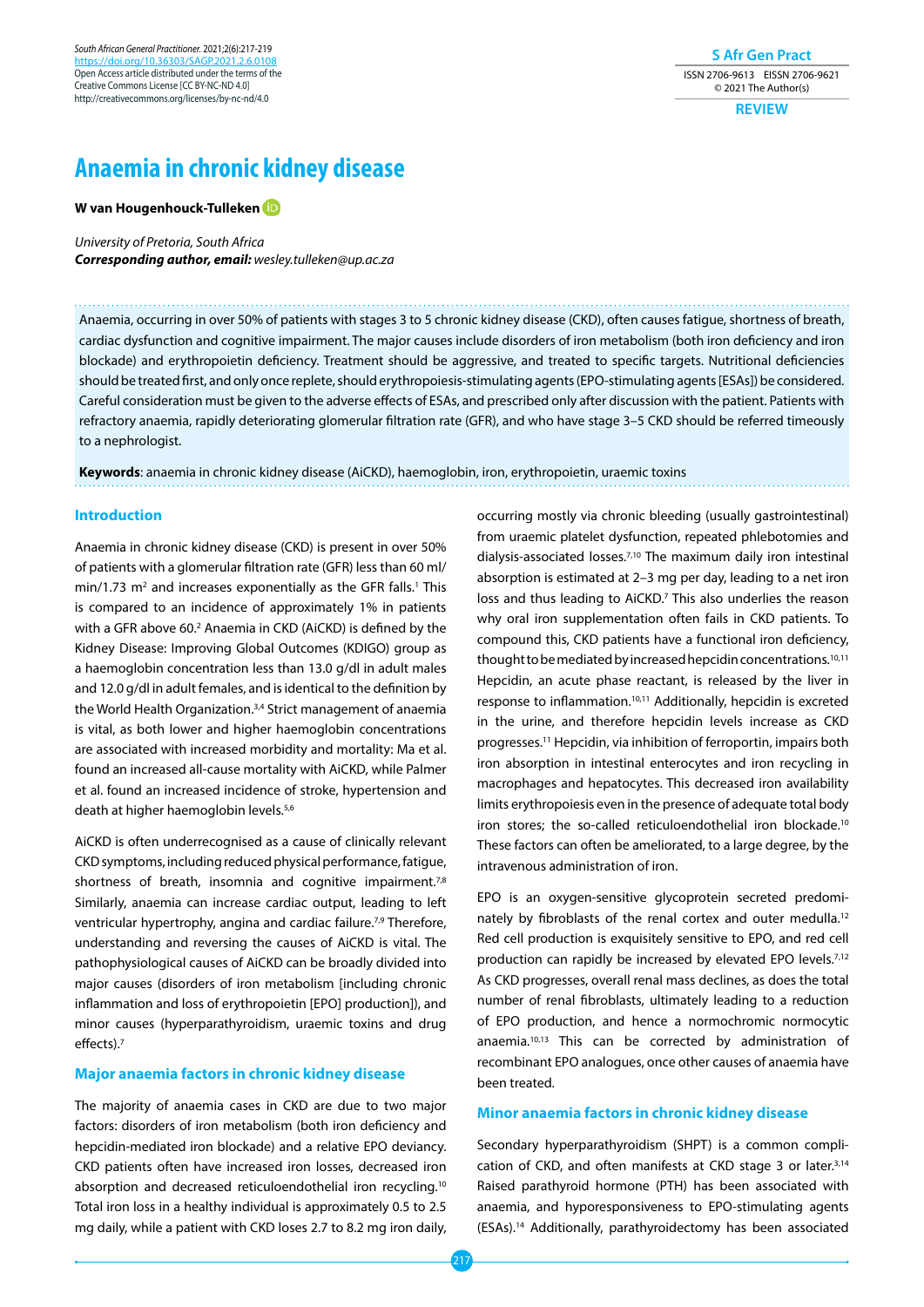with improved haemoglobin levels, as well as restoration of responsiveness to ESAs.<sup>15</sup> Lastly, there is some evidence that increased PTH may lead to bone marrow fibrosis.14,15 While the role of SPTH in AiCKD is established, its effect is modest; hence clinical priority in AiCKD should be targeted at replenishing EPO and iron stores, and thereafter the focus should turn to SHPT treatment.14

Uraemic toxins are known to decrease the survival of red blood cells.3,7 The most important uraemic toxins associated with AiCKD are the polyamines such as spermine, spermidine, putrescine and cadaverine.<sup>7</sup> These polyamines are organic cations that are involved with cell growth and maturation, and in excess, reduce the proliferative activity of erythroid cells in the bone marrow.<sup>7</sup> The removal of such polyamines with dialysis is associated with improvement in anaemia symptoms, and highlights the need for regular adequate dialysis.7,16

Multiple drugs have been associated with anaemia, but in CKD, the most common causes are angiotensin-converting enzyme inhibitors (ACEIs) and angiotensin receptor blockers (ARBs).<sup>7</sup> Both these drug classes are extensively used in CKD due to their markedly beneficial renal and cardiovascular benefits.17 However, a minor class side-effect of both drugs, leading to anaemia, is sometimes seen.<sup>18,19</sup> This class effect is caused mainly by direct inhibition of the angiotensin II receptor on erythroid cells and by the accumulation of N-acetyl-seryl-aspartyl-lysyl-proline (usually degraded by angiotensin), a potent natural inhibitor of haematopoietic cell proliferation.18,20 Additional drugs that can cause anaemia include the antimetabolites azathioprine and mycophenolate (via myelosuppression), and cyclosporin A and mTOR inhibitors (via haemolysis).7 Therefore, it is always prudent to review drug usage in patients with AiCKD.

# **Treatment of anaemia in chronic kidney disease patients**

Most guidelines, including the KDIGO guidelines, recommend that all patients diagnosed with CKD should be screened for anaemia at initial presentation and when clinically indicated. Additional ongoing AiCKD screening is indicated thereafter, and the recommended frequency increases with increasing CKD severity. A CKD stage-based AiCKD screening regimen, derived from the KDIGO guidelines, is shown in Table I.3

**Table I:** Frequency of testing for AiCKD

|                       | Anaemia absent          | Anaemia present  |
|-----------------------|-------------------------|------------------|
| CKD stage 1-2         | As clinically indicated | Hb three monthly |
| <b>CKD stage 3</b>    | Hb yearly               | Hb three monthly |
| CKD stage 4-5         | Hb six monthly          | Hb three monthly |
| <b>CKD Stage 5 PD</b> | Hb three monthly        | Hb three monthly |
| <b>CKD Stage 5 HD</b> | Hb three monthly        | Hb monthly       |

Tests required if anaemia is present: full blood count, differential count, absolute reticulocyte count, ferritin level, transferrin saturation, vitamin  $B_{12}$  and folate levels. CKD – chronic kidney disease, Hb – haemoglobin, PD – peritoneal dialysis, HD – haemodialysis

To investigate the AiCKD, KDIGO recommends the following minimum tests should be done: full blood count, differential count, absolute reticulocyte count, ferritin level, transferrin saturation, vitamin  $B_{12}$  and folate levels.<sup>3</sup> Treatment should be initiated based on the laboratory tests, and replacement should follow targets set out in Table II. Iron replacement should ideally be given intravenously in CKD stages 3–5, but a trial of oral iron can be administered for one to three months based on patient preference. Only once all deficiencies are replaced, should ESAs be considered.

**Table II:** Treatment targets for AiCKD

| <b>Deficiency</b>                                  | <b>Target</b>                              |
|----------------------------------------------------|--------------------------------------------|
| $<$ 12.0 g/dl in females<br>$<$ 13.0 g/dl in males | $10 - 11.5$ g/dl<br>(Up to 13.0 $q/dl$ )*  |
| $<$ 30%                                            | >30%                                       |
| $<$ 500 ng/ml                                      | $> 500$ ng/ml                              |
| Below local laboratory<br>reference range          | Within local laboratory<br>reference range |
| Below local laboratory<br>reference range          | Within local laboratory<br>reference range |
|                                                    |                                            |

\* Higher Hb targets (up to 13 g/dl) can be targeted in certain patients, based on the patients'  $c$ linical symptoms and if the patient accepts the risks. Hb – haemoglobin,  $g/dI$  – grams per deciliter, TSAT – transferrin saturation, ng/ml – nanogram per milliliter

Once all deficiencies are corrected, and if AiCKD is still present, the use of ESAs should be considered. Initiation of ESAs should be considered carefully, and the risks of ESA usage (cardiovascular accidents, hypercoagulability and progression of non-benign lesions) versus the benefits (improvement of anaemia symptoms) should be discussed with the patient. $3$  If the patient accepts the risk, this should be documented, and ESA use begun. The ideal haemoglobin target in KDIGO should ideally not be above 11.5 g/dl, but this can be individualised in patients willing to accept the risk, to a haemoglobin level of not more than 13.0 g/dl.3

Transfusion and use of whole blood products should be used only in emergencies, or after failure of nutritional support and ESA use. This is because the use of blood products is expensive, associated with many adverse reactions, and can potentially allo-immunise the patient against non-ABO blood antigens, increasing the risk of rejection events during future kidney transplant.21 Therefore, the clinician should attempt to minimise transfusions, maximise nutritional and ESA usage, and be aggressive in investigating anaemias.

#### **Conclusion**

Anaemia in CKD is very common, is associated with adverse patient outcomes and can be difficult to treat. Treatment targets are lower than those in the general population (haemoglobin 10–11.5 g/dl), and can be easy to overshoot. Hence, the clinician should be careful in monitoring the AiCKD patient. The first step is to identify and treat nutritional deficiencies to target (iron, vitamin  $B_{12}$  and folate). Iron replacement in CKD stages 3-5 should ideally be intravenous. Once all nutritional deficiencies are treated, and if AiCKD is still present, ESAs can be initiated. The clinician should be aware that ESAs are associated with significant adverse effects and should only be initiated after discussing the risks with the patient. Blood transfusion for AiCKD remains an emergency stopgap, is associated with